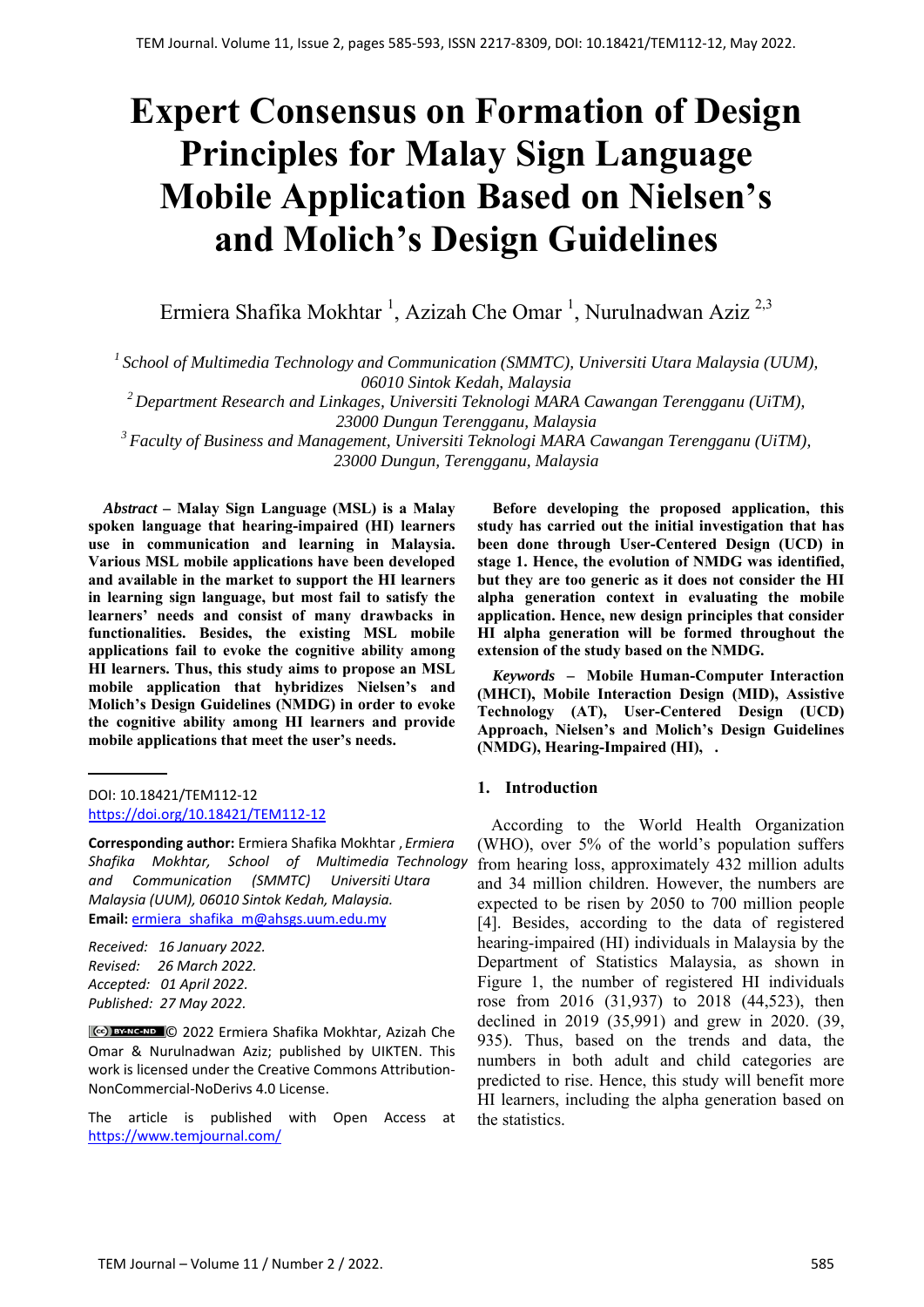

*Figure 1. Statistics of Hearing-Impaired People in Malaysia (2016-2020)* 

Besides, another phenomenon that triggers the acceleration of this study is the Malaysian law's goal to guarantee that by 2025, around 75% of children with disabilities, including HI learners, will have access to an excellent educational environment to learn more effectively. To achieve the goals, Malaysia has partnered with 192 other world leaders to accept the 2030 Agenda for Sustainable Development Goals (SDGs). There are 17 aims, one of which is quality education, which falls under the fourth aim. Quality education promotes lifelong learning and ensures equal opportunities for all learners, including people with disabilities (PWDs), to ensure that all of them receive the same learning content and ensure that they are not left behind.

In Malaysia, all the HI learners, especially the alpha generation, who are the children born after 2010, are required to register into the special schools to get proper and standard education [3]. All the HI learners use the Malay Sign Language (MSL) to support their communication and learning at school. This aims to ensure that all HI learners in Malaysia utilize the same types of sign language to minimize misunderstandings in communication [13]. However, due to the impacts of COVID-19, around 90% of the learners were impacted by the school closure and hurt their academic achievement. As a result, the government has imposed the Online Distance Learning (ODL) program, where the usage of e-Learning has grown ubiquitous. Besides, the alpha generation has developed an interest in compact and portable devices, such as smartphones and tablets, to support their learning activities [17]. Thus, communication between humans and mobile devices occurs, referred to as "Mobile Human-Computer Interaction (MHCI).

## *1.1. Mobile Human-Computer Interaction (MHCI)*

Mobile Human-Computer Interaction (MHCI) can be characterized as communication between humans and mobile devices as the small type of screen interface and convenience of carrying make them increasingly popular [11]. They may eventually supplant the desktop and laptop as the most used Human-Computer Interaction (HCI) hardware. However, mobile devices are still a part of HCI since it also involves the interaction between users and the computer systems embedded in the mobile devices. On the other hand, Mobile Interaction Design (MID) will oversee designing the computer system embedded in mobile devices. Ensuring that the devices and applications are accessible to all users is critical, particularly the PWDs. However, developing technology for PWDs, especially the alpha generation, is challenging for designers as they need to ensure that the design is reliable and suitable enough according to the users' state [7]. The mobile devices specifically designed for disabled people are also known as Assistive Technology (AT).

## *1.2. Assistive Technology (AT)*

Individuals with Disabilities Education Act (IDEA) defined assistive technology (AT) as "any item, piece of equipment, or product system that is used to increase, maintain or improve functional capabilities of individuals with disabilities" [6]. AT covers a wide range of assistive, adaptive, and rehabilitation devices for PWDs. It can be classified into hardwarebased, software-based, and prosthetic implants. Three categories of AT are designed explicitly for HI people: the Assistive Listening Devices (ALD), Augmentative and Alternative Communication as described in Table 1.

On the other hand, according to National Centre on Accessible Instructional Materials (2013), the usage of AT in disabled learners needs to be considered to support them in their learning and provide a comfortable learning environment [6]. From Table 1, sign language learning applications can be seen as a part of AAC categories. It is one of the education approaches to support HI learners in sign language learning. Most HI alpha generation depends on the sign language interpreter to communicate with society [16].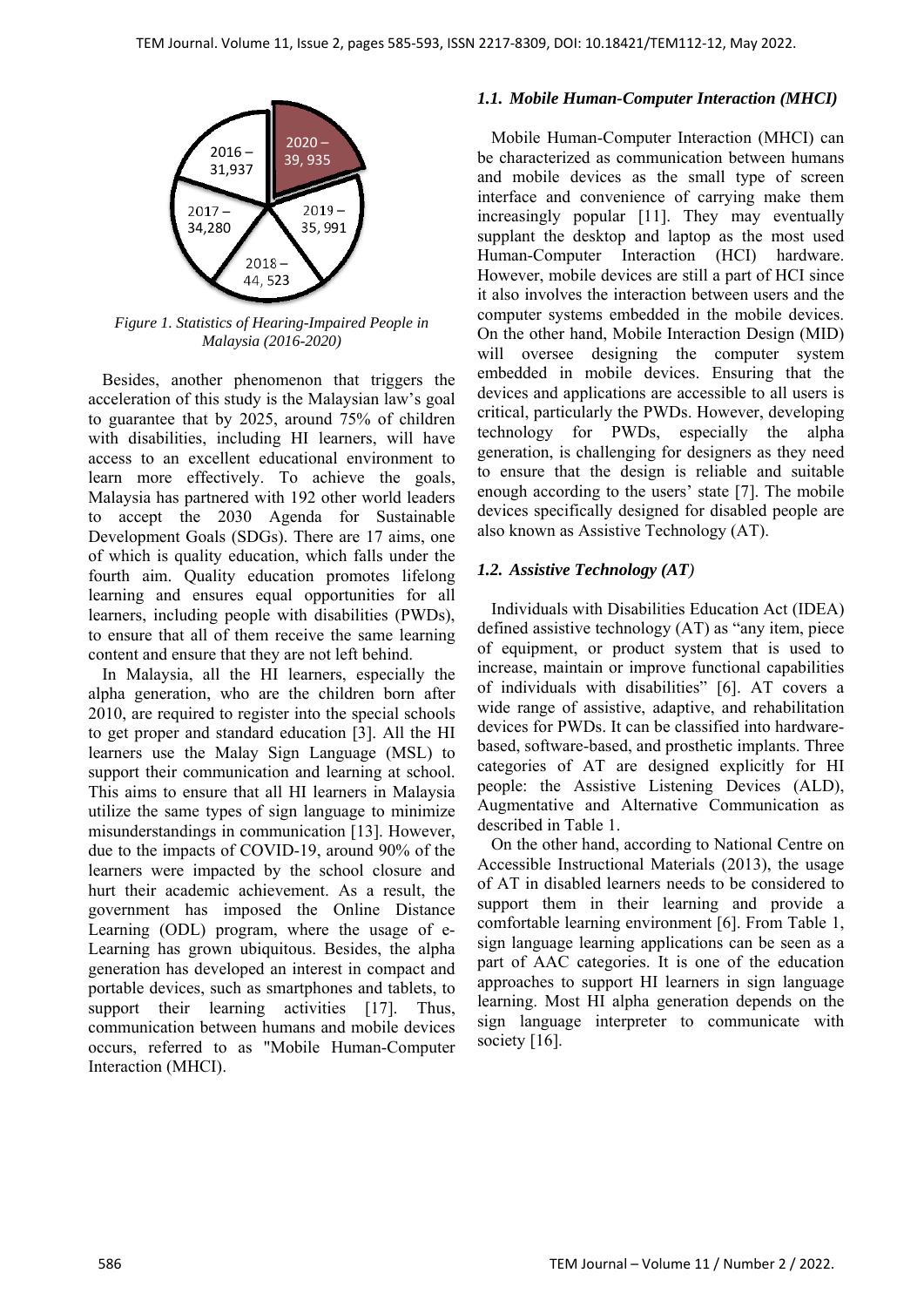|  |  |  | Table 1. Categories of Assistive Technology (AT) |  |
|--|--|--|--------------------------------------------------|--|
|--|--|--|--------------------------------------------------|--|

| <b>Categories of AT</b>                                   | <b>Description</b>                                                                                                                                                                                                                                                                                                                                                                                                                                                                                                       |
|-----------------------------------------------------------|--------------------------------------------------------------------------------------------------------------------------------------------------------------------------------------------------------------------------------------------------------------------------------------------------------------------------------------------------------------------------------------------------------------------------------------------------------------------------------------------------------------------------|
| <b>Assistive</b><br><b>Listening Devices</b><br>(ALD)     | Amplify weak audio signals or<br>waves for deaf people in<br>significant areas such as airports,<br>the information<br>conveying<br>through audio medium. Objective<br>and subjective evaluations of the<br>speech enhancement<br>methods<br>present an excellent improvement<br>in the quality and intelligibility of<br>speech signals.                                                                                                                                                                                |
| Augmentative<br>and Alternative<br>Communication<br>(AAC) | People with hearing impairment<br>language disability<br>use<br><sub>or</sub><br>language,<br>gestures<br>or<br>sign<br>computer-generate speech, or text<br>for effective communication. The<br>need to learn and<br>users<br>understand the meaning.                                                                                                                                                                                                                                                                   |
| <b>Alert System</b>                                       | Alert or alarm systems use a<br>flashlight,<br>highly amplified<br>sound, vibration to alert deaf<br>people when a specific event<br>Fire<br>alarm, baby-cry<br>occurs.<br>alarm, and doorbell have lost<br>their hearing capability; then,<br>Gesture language is the first most<br>preferable. An average person<br>hardly understands the gestures,<br>various<br>sign<br>language<br>SO.<br>recognition and learning tools<br>teaching<br>focus<br>and<br>on<br>understanding sign language to an<br>average person. |

### *1.3. Existing Malay Sign Language (MSL) Mobile Application (2017 – 2021)*

Various MSL mobile applications are currently available in the market, as shown in Table 2. However, [2] found that the existing MSL mobile applications fail to hybridize Nielsen's and Molich's Design Guidelines (NMDG) in their study during the evaluation phase, which is critical for evoking cognitive ability among HI learners. Besides, most mobile applications fail to meet the needs of HI learners in terms of user interface and functional limitations. This issue has impacted the educational quality of the HI alpha generation. As a result, the existing MSL mobile applications cannot offer good learning experiences for the HI alpha generation. Hence, this study aims to provide an MSL mobile application that hybridizes the NMDG to assist HI learners in learning the MSL. Based on previous research, it was found that the existing NMDG is too generic as they are not considering the HI alpha generation context in evaluating the mobile application. Thus, the extensions of design principles based on NMDG that considers the HI alpha generation will be formed throughout this study.

| Table 2. Existing MSL Mobile Application (2017 -2021) |  |  |  |
|-------------------------------------------------------|--|--|--|

| No.                     | Application /<br><b>Features</b>                                                                | Author /<br><b>Developer</b> | Language             |
|-------------------------|-------------------------------------------------------------------------------------------------|------------------------------|----------------------|
| 1                       | <b>Basic Malaysian</b><br><b>Sign Language</b>                                                  | $[12]$                       | Malay                |
| $\mathbf{2}$            | <b>E-Learning</b><br><b>Malaysian Sign</b><br>Language                                          | [9]                          | English              |
| $\overline{\mathbf{3}}$ | <b>Malaysian Sign</b><br><b>Language Mobile</b><br><b>Learning and Sign</b><br><b>Detection</b> | [8]                          | English              |
| 4.                      | <b>Mobile Dictionary</b><br>for Hearing-<br><b>Impaired</b>                                     | [14]                         | Malay                |
| 5                       | <b>My Bahasa</b><br><b>Isyarat Malaysia-</b><br><b>MvBIM</b>                                    | $[15]$                       | English<br>and Malay |

#### *1.4. Nielsen's and Molich's Design Guidelines (NMDG)*

Nielsen's and Mollich's Design Guidelines (NMDG) is a heuristic evaluation that Jakob Nielsen introduced in 1990. This method includes a small number of evaluators to evaluate and observe the user interface and provide feedback and comments based on the design guidelines [10]. It is called heuristics as it covers broad perspectives that are appropriate with the development of mobile applications, and it can customize according to user needs [2]. The NMDG has been evolved from 1990 to 2019 that can be described as follows:

#### **1.4.1. Nielsen's and Molich's Design Guidelines (NMDG) by Jakob Nielsen (1990)**

In 1990, there were nine guidelines formed by Jakob Nielsen, as shown in Table 3 by Nielsen & Molich 1990. These heuristics were first published in the article "Improving a human-computer dialogue" by Rolf Molich and Jakob Nielsen in Communications of the ACM in March 1990.

*Table 3. Nine NMDG by Jakob Nielsen's in 1990* 

| N <sub>o</sub> | Guidelines                  |
|----------------|-----------------------------|
|                | Simple and natural dialogue |
| 2              | Speaks the user language    |
| $\mathcal{F}$  | Minimize user memory load   |
|                | Be consistent               |
| -5             | Provide feedback            |
| 6              | Provide clear marked exits  |
|                | Provide shortcuts           |
| 8              | Provide good error messages |
|                | Error prevention            |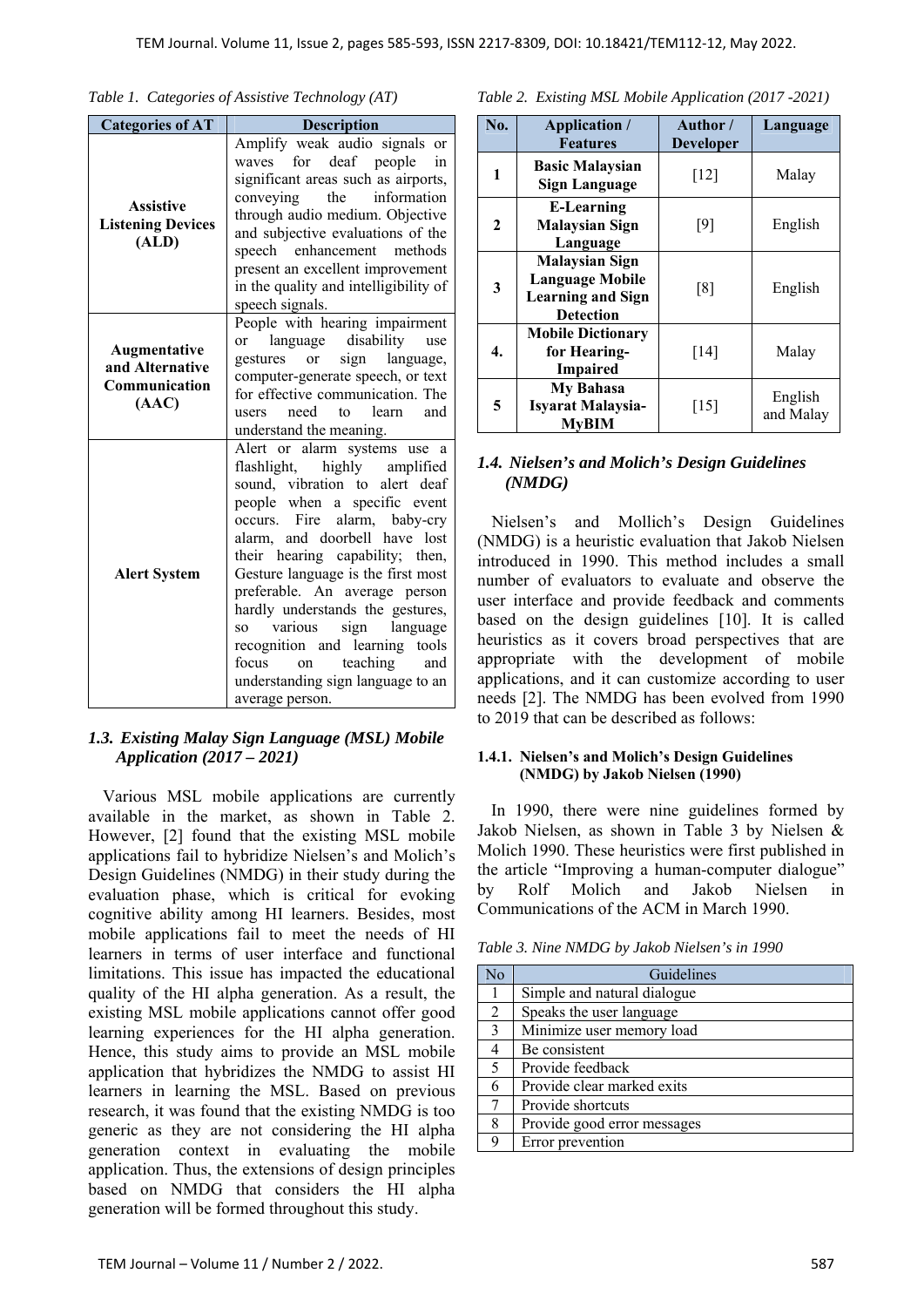### **1.4.2. Nielsen's and Molich's Design Guidelines (NMDG) by Jakob Nielsen (1994)**

However, in 1994, the guidelines were reformed by adding another design guideline for software inspection. It is a method for debugging and improving code and usability inspection to evaluate the user interface, as shown in Table 4 [10]. Thus, there are ten design guidelines that have been formed by Nielsen and Molich.

| No           | <b>Guidelines</b>           |
|--------------|-----------------------------|
|              | Simple and natural dialogue |
| 2            | Speaks the user language    |
| $\mathbf{3}$ | Minimize user memory load   |
| 4            | Be consistent               |
| 5            | Provide feedback            |
| 6            | Provide clear marked exits  |
|              | Provide shortcuts           |
| 8            | Provide good error messages |
| 9            | Error prevention            |
| 10           | Help and documentation      |

#### **1.4.3. Nielsen's and Molich's Design Guidelines (NMDG) for Mobile Application by Kumar (2019)**

However, [10] found that the existing NMDG is impractical for mobile application evaluation because it is too generic and does not consider the mobile application context. Thus, the guidelines have been reformed by adding three new guidelines: selectiondriven commands, content organization, and visual representation, as shown in Table 5.

| Table 5. 13 Nielsen's and Molich's Design Guidelines |
|------------------------------------------------------|
| (NMDG) for Mobile Application by Kumar in 2019       |

| N <sub>0</sub> | <b>Heuristics</b>                                                                                                                                                                        | <b>Evaluation</b>                                                                                                                                        |  |  |
|----------------|------------------------------------------------------------------------------------------------------------------------------------------------------------------------------------------|----------------------------------------------------------------------------------------------------------------------------------------------------------|--|--|
| 1              | Visibility of the<br>system status                                                                                                                                                       | providing appropriate feedback<br>when the user is accessing a<br>mobile learning application                                                            |  |  |
| 2              | <b>Match between</b><br>the system and<br>real world                                                                                                                                     | Quickly recognized the use of<br>text and enabled the users to<br>identify the elements on the apps<br>quickly                                           |  |  |
| 3              | use of text and icons which are<br>intuitive and easily recognizable,<br>User control<br>which enables users to identify<br>and Freedom<br>and comprehend elements on the<br>app quickly |                                                                                                                                                          |  |  |
| 4              | Consistency<br>and Standards                                                                                                                                                             | allow individuals to<br>go<br>to<br>different menus with ease and the<br>ability to exit and enter different<br>selections of the application<br>quickly |  |  |
| 5              | Error<br><b>Preventions</b>                                                                                                                                                              | learning<br>application<br>mobile<br>and similar<br>having consistent<br>to any other mobile<br>features                                                 |  |  |

|    |                                                                            | learning application                                                                                                                                                                                                                                                 |  |
|----|----------------------------------------------------------------------------|----------------------------------------------------------------------------------------------------------------------------------------------------------------------------------------------------------------------------------------------------------------------|--|
| 6  | Recognition<br><b>Rather than</b><br>Recall                                | users can complete tasks in a<br>mobile learning application with<br>minimum<br>no errors<br><sub>or</sub><br>and<br>quickly recover from errors                                                                                                                     |  |
| 7  | <b>Flexibility and</b><br><b>Efficiency</b> of<br>Use                      | minimizing user's memory load<br>while using a mobile learning<br>application, users should not feel<br>to<br>pressured<br>remember<br>information or features while<br>using the application                                                                        |  |
| 8  | <b>Aesthetics and</b><br><b>Minimalist</b><br>Design                       | speed $of$<br>concentrates<br>on the<br>interaction to cater<br>for both<br>novice and expert users; hence<br>should be able to adjust to a<br>person's rhythm                                                                                                       |  |
| 9  | <b>Help users</b><br>recognize,<br>diagnose, and<br>recover from<br>errors | eliminating<br>unnecessary<br>information<br>from<br>mobile<br>a<br>learning application. Unnecessary<br>information can make it difficult<br>out to<br>relevant<br>reach<br>to<br>information.                                                                      |  |
| 10 | <b>Help and</b><br><b>Documentation</b>                                    | assist users in finding specific<br>content, assist in learning the<br>application, provide help and<br>guidance in identifying elements<br>in the app, provide examples to<br>perform tasks, and assist<br>in<br>completing crucial tasks.                          |  |
| 11 | <b>Selection</b><br>driven<br>commands                                     | users are engaged with selection<br>rather than typing or feeding data,<br>menu, or list selection, use of<br>buttons and user control interface<br>is used instead                                                                                                  |  |
| 12 | Content<br>organisation                                                    | the content needs to highlight key<br>objectives,<br>learning<br>some<br>elements of the<br>content<br>organisation are content would<br>need to be optimized to fit in one<br>screen, multiple screens can be<br>used to display content if the<br>content is large |  |
| 13 | <b>Visual</b><br>representation                                            | use of pictures, icons,<br>screen<br>objects, sound, text<br>colour,<br>background<br>colour,<br>and<br>animations<br>to help the<br>user<br>learning process                                                                                                        |  |

## **2. Methods and Materials**

This study is based on a qualitative approach to gain deep insight into how MSL mobile applications could support HI alpha generation in their studies. The qualitative research design provides a chance to understand better how sign language affects learners' education. This approach was chosen due to the condition of the primary respondents as they are the HI children. Thus, they need a less complex and naturalistic approach to understand them while participating in this study. Besides, the respondents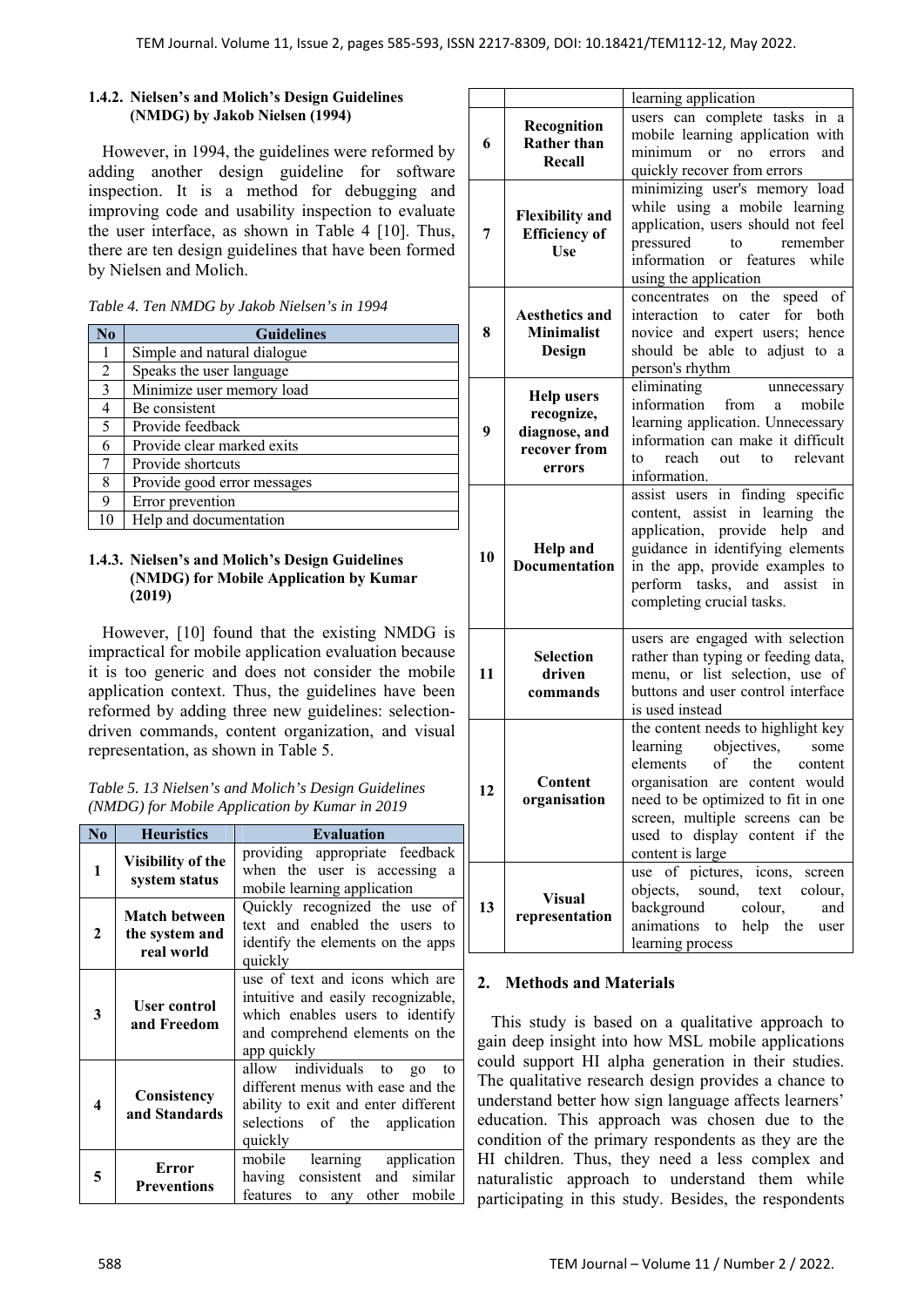need extra attention as they are children with disabilities. Their behaviour provides meaningful and valuable data and ensures the richness of data.

Then, this study also applies the User-Centered Design (UCD) Approach as UCD is a process of designing the product by focusing on usability goals, user characteristics, environment, task, and workflow [1]. There are four stages involved within the UCD process which are (i) Understanding and specifying the context of use; (ii) Understanding and specifying the user requirement; (iii) Iteration and proposed design solution, and (iv) Evaluating the solution with the user against requirements. However, as for the context of this paper, only two processes were applying as shown in Figure 2.



*Figure 2. Summarization of Methods Involves* 

#### *2.1. Elicitation of Literature*

As for stage 1, the study context was elicited through the literature reading from various databases. The journal considered was only the journals or articles published after 2017. The articles were examined closely to ensure they followed the CEC standards. There were 100 articles reviewed from the Google Scholar database, Scopus Journal, and UUM Library. However, only 19 articles were for this paper as the points were relevant. The list of articles that have been cited was as stated in the reference sections. From the elicitation of the literature, the evolution of NMDG was identified.

### *2.2. Semi-Structured Interview for Preliminary Studies*

Then, in stage 2, a semi-structured interview for the preliminary study was done. Six experts were involved as three experts are usability experts and three are content experts. The objectives of this preliminary study are (i) to get information on the current issues and problems that arise regarding the use of MSL mobile applications among HI alpha generations and their teachers; (ii) to identify user's

needs and views on MSL mobile application, and (iii) to identify the views from experts on the importance and suitability of hybridizing NMDG into MSL mobile application.

Few phases were involved before the interview questions were developed, as shown in Figure 3. The questions were adopted from the study made by [5]. Then, the questions were designed to gain insight into a few crucial pieces of information, which are: (i) challenges faced by the actual user in learning sign language using the current method; (ii) current methods used for sign language learning and teaching; (iii) problems and issues arise in the current method; (iv) to gain insight on the behaviour of the HI alpha generation with the mobile; (v) suggestions to enhance the mobile application, and (vi) the importance and suitability of hybridizing NMDG into MSL mobile applications. Thus, two versions of interview questions were designed for two types of experts, as shown in Table 6, and usability experts, as shown in Table 7. However, due to COVID-19, faceto-face interviews were not allowed; thus, the interviews were conducted virtually through the Zoom Meeting platform.



*Figure 3. Phases Involved in Conducting Interview* 

*Table 6. Preliminary Interview Questions for Content Experts* 

| N <sub>O</sub>              | <b>QUESTIONS</b>                                                                      | <b>OBJECTIVES</b>                                                                                |
|-----------------------------|---------------------------------------------------------------------------------------|--------------------------------------------------------------------------------------------------|
| 1                           | What are the biggest<br>challenges of these<br>children in learning<br>sign language? | Challenges faced by the<br>actual user in learning<br>sign language using the<br>current method. |
| $\mathcal{D}_{\mathcal{L}}$ | What is the current<br>method of learning<br>sign language?                           | Current methods used<br>for sign language<br>learning and teaching.                              |
| 3                           | What is the problem<br>with the current<br>method?                                    | Problems and issues                                                                              |
| 4                           | How do the learners<br>interact with the<br>learning<br>current<br>method?            | arise in the present<br>method.                                                                  |
| 5                           | How could it be<br>improved?                                                          | Suggestions to enhance<br>the mobile application.                                                |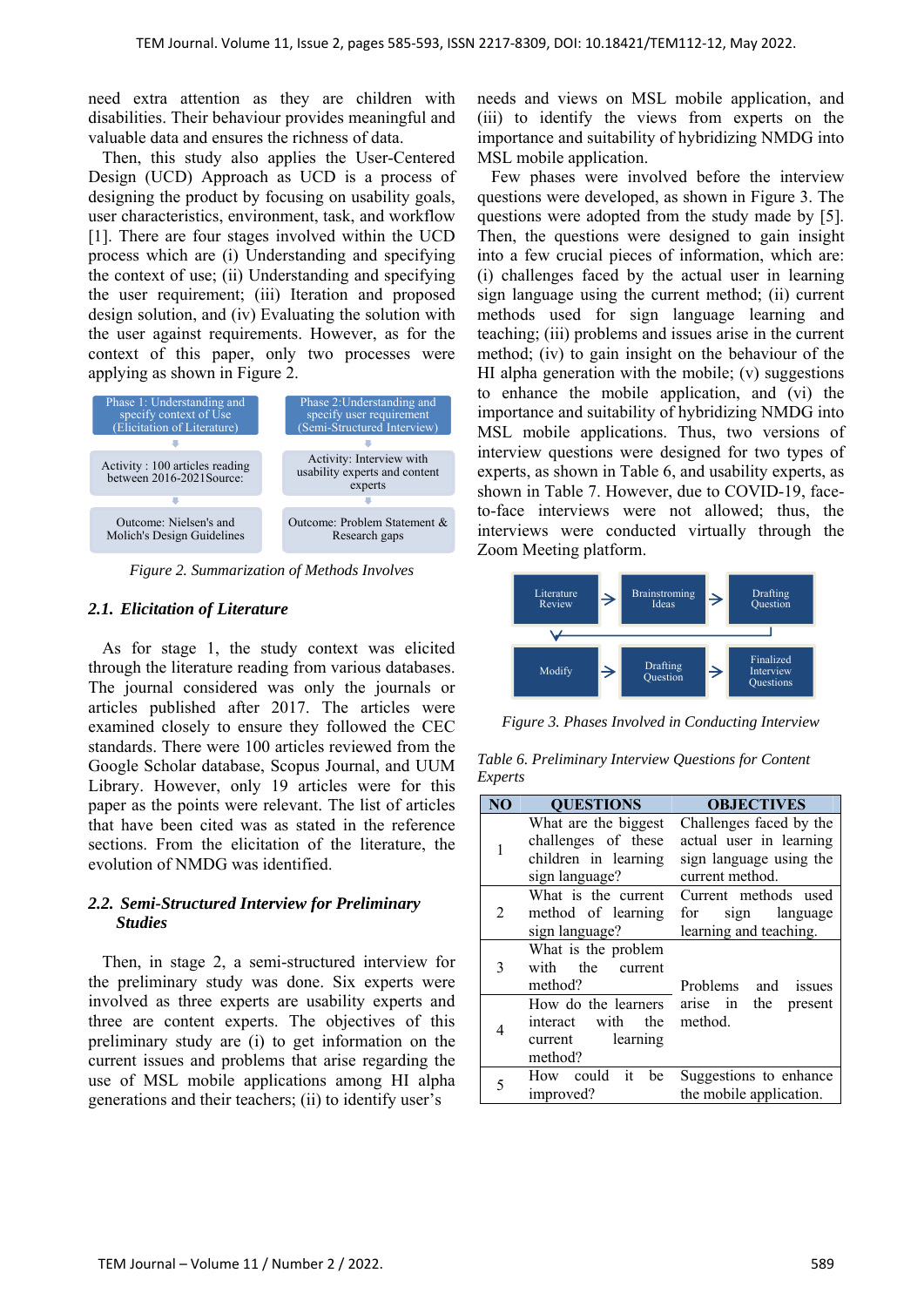*Table 7. Preliminary Interview Questions for Usability Experts* 

| NO  | <b>QUESTIONS</b>                                                                                                                                                                                                                                                      | <b>OBJECTIVES</b>                                 |
|-----|-----------------------------------------------------------------------------------------------------------------------------------------------------------------------------------------------------------------------------------------------------------------------|---------------------------------------------------|
| 1   | Are you aware of or familiar<br>with any MSL mobile<br>applications?<br>Such<br>as<br><b>MyBIM</b>                                                                                                                                                                    | Gain experts'<br>thoughts on the<br>research area |
| 2.  | What are your thoughts on<br>the app's functions and user<br>interface? Do you think that<br>it will affect the users'<br>satisfaction?                                                                                                                               |                                                   |
| 3.  | What suggestions do you<br>have for improving the apps?<br>Do you think the existing<br>mobile<br>application<br>MSL<br>needs to be enhanced<br>in<br>multimedia elements<br>and<br>functionalities suitable for<br>HI alpha generation<br>the<br>context?            | Research Gaps /<br>Problems on<br>existing apps   |
| 4.  | When developing<br>this<br>guideline, do you believe a<br>mobile application<br>must<br>consider<br>children's<br>HI<br>cognitive skills?                                                                                                                             | Gain experts'<br>thoughts on the                  |
| 5.  | When developing this<br>guideline, do you believe a<br>application<br>mobile<br>must<br>children's<br>consider<br>HІ<br>cognitive skills?                                                                                                                             | research area                                     |
| 6.  | $\overline{Do}$ you believe that existing<br>MSL mobile applications,<br>such as those you described<br>before, should be improved<br>by using this rule while<br>building them?                                                                                      |                                                   |
| 7.  | Do you think the guidelines<br>need to be reformed because<br>the existing NMDG does not<br>consider HI alpha<br>generation? And do you<br>believe that the existing<br>NMDG<br>for<br>mobile<br>applications is too generic<br>and unsuitable for the HI<br>context? | Research Gaps /<br>Problems on<br>existing apps   |
| 8.  | Can you explain which of<br>the guidelines relates to<br>designing an MSL mobile<br>application for HI? Or do<br>you have other additional<br>guidelines that come to your<br>mind?                                                                                   | Gain experts'<br>thoughts on the                  |
| 9.  | Do you have any other<br>design guidelines that you<br>think should be adopted in<br>addition to this one?                                                                                                                                                            | research area                                     |
| 10. | Finally, do you have any<br>more thoughts on how to<br>improve this research?                                                                                                                                                                                         |                                                   |

## **3. Results and Findings**

As a result, three content experts who are the teachers of HI learners and three usability experts who are the lecturers in HCI, and user experience fields participated in the interview session. Table 8 shows the thematic analysis results of the interview session with the content experts who are the teachers of HI alpha generation.

According to content expert 1, the HI alpha generation was currently having problems memorizing and understanding sign language vocabulary, also known as a cognitive disability. The HI alpha generations rely entirely on textbooks to learn sign language vocabulary. However, the textbooks fail to attract the learners' interest due to the unattractive learning materials since the textbooks lack a variety of colors and graphics.

Then, content expert 2 said that the teachers had taken the initiative to use their PowerPoint slides to teach the learners. Still, they found that the slides were not enough as the learners need extra exercise that they can practice by themselves without assistance. It is good if the practice is also in animation or video as it can enhance their cognitive ability to memorize and understand the sign language

contents. Next, content expert 3 said that the HI learners are familiar enough with using mobile devices. However, most existing mobile applications do not follow the Malaysian education standard and fail to satisfy the HI learners' needs due to the unattractive user interface.

|        | Table 8. Thematic Analysis on Content Expert Interview |  |  |
|--------|--------------------------------------------------------|--|--|
| Result |                                                        |  |  |

| Quotations                                                                                                                                                                                                                                                              | Code                 | Theme            |
|-------------------------------------------------------------------------------------------------------------------------------------------------------------------------------------------------------------------------------------------------------------------------|----------------------|------------------|
| Currently, the students are<br>having problems<br>in<br>memorizing and constructing                                                                                                                                                                                     | Learning<br>Problems | Research<br>Gaps |
| sentences /<br>Currently, the students are<br>using the learning materials<br>provided by schools, but they<br>hard to remember<br>the<br>vocabulary to construct<br>sentences and the sign<br>language associate with it/                                              | Learning<br>Problems | Research<br>Gaps |
| $\ldots$ The teachers are using<br>PowerPoint to attract the<br>students' interest, but most of<br>the slow learners' students<br>tend to be having difficulties<br>in constructing sentences due<br>to being unable to memorize<br>the vocabularies and the sign<br>./ | Learning<br>Problems | Research<br>Gaps |
| teaching<br>$/$<br>Current<br>materials such<br>books<br><b>as</b><br>provided fails to attract the                                                                                                                                                                     | User<br>Interface    | Research<br>Gaps |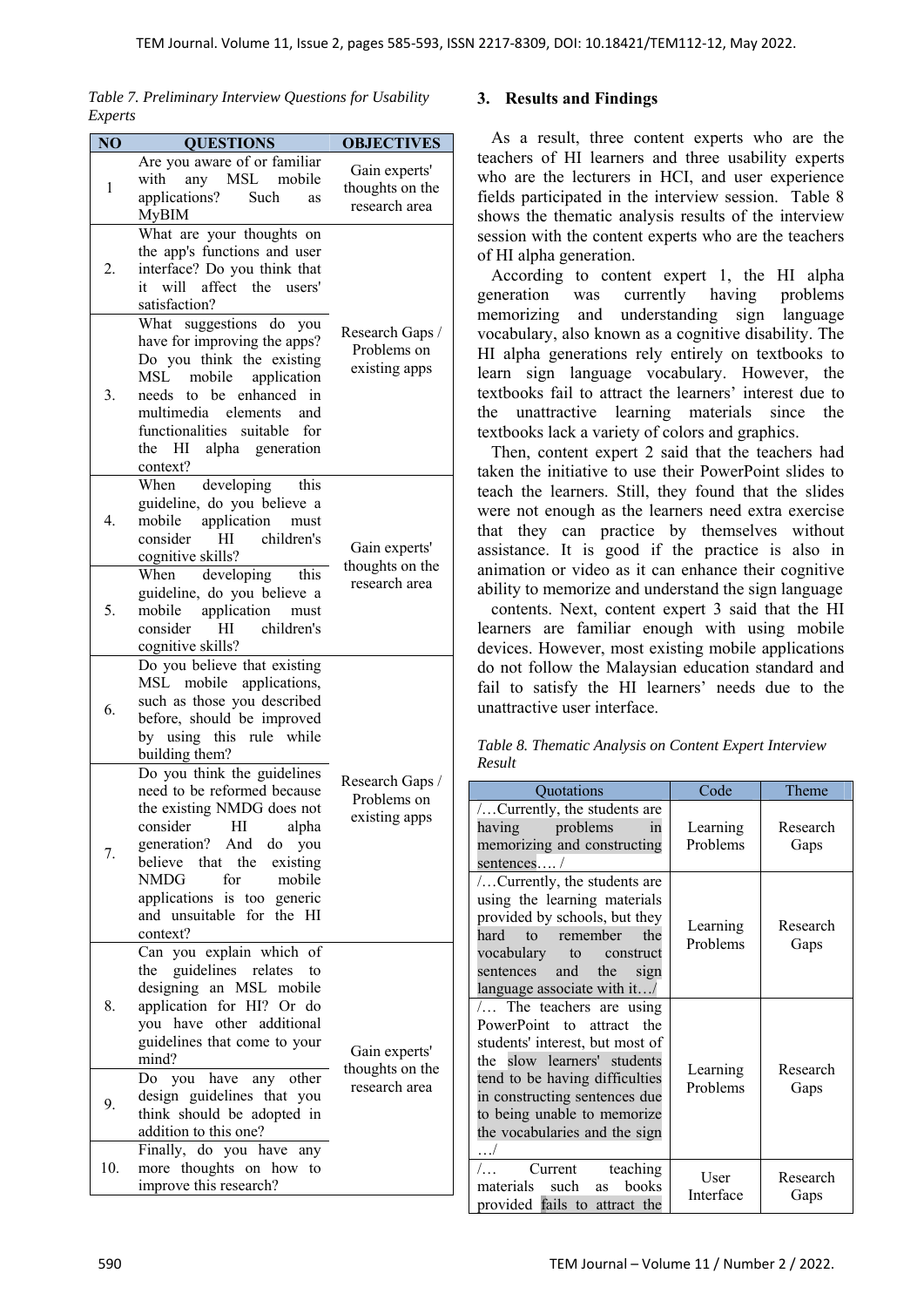| students' interest as they need<br>more colorful and books with<br>cartoon to attract their<br>interest/                                                                                             |                     |            |
|------------------------------------------------------------------------------------------------------------------------------------------------------------------------------------------------------|---------------------|------------|
| Besides, the fonts used<br>are essential as the students<br>recognize the words from the<br>font used/                                                                                               | User<br>Interface   | Suggestion |
| Apart from that, the<br>learning content must follow<br>the Ministry of Education in<br>Malaysia to<br>avoid<br>misunderstanding and ensure<br>the students learn similar<br>types of sign language/ | Learning<br>Content | Suggestion |
| $/$ I suggest the learning<br>content more on learning<br>vocabularies<br>and<br>constructing sentences<br>because most of the students<br>have problems doing so/                                   | Learning<br>Content | Suggestion |
| / I agree this application be<br>built as it can attract the<br>students' interest due to the<br>multimedia used such as<br>video, cartoon,<br>and<br>animation/                                     | Learning<br>Content | Suggestion |

As for the interview with usability experts, it can be concluded that most of the experts agree that hybridizing NMDG in developing MSL mobile applications could evoke the cognitive ability among HI alpha generation. Table 9 shows the thematic analysis results of the interview session with three usability experts. Usability expert 1 agrees that the user interface is the crucial element when designing the mobile application for HI as they rely more on visuals than audio. Thus, they need an attractive user interface to enhance their cognitive ability when capturing some information. The expert also stated that a mobile application has to satisfy the user's needs, and if it fails, the mobile application is a failure.

Furthermore, usability expert 2 confirms that NMDG needs to be reformed by considering the HI alpha generation context. Besides, usability expert 2 also mentioned that the existing NMDG is generic and does not consider the HI alpha generation context. However, the NMDG elements can be extracted to suit the needs of the HI alpha generation context.

*Table 9. Thematic Analysis on Usability Expert Interview Result* 

|                                                                                                                                                                                                                                                                                                                                                                                                                                                                                                                                                                                                                                                                                                                                                                      | Code              |                  |
|----------------------------------------------------------------------------------------------------------------------------------------------------------------------------------------------------------------------------------------------------------------------------------------------------------------------------------------------------------------------------------------------------------------------------------------------------------------------------------------------------------------------------------------------------------------------------------------------------------------------------------------------------------------------------------------------------------------------------------------------------------------------|-------------------|------------------|
| Quotations<br>Functionality<br>$/$<br>and                                                                                                                                                                                                                                                                                                                                                                                                                                                                                                                                                                                                                                                                                                                            |                   | Theme            |
| multimedia components are<br>part of the user interface.<br>Functionality,<br>navigation<br>and how we structure the<br>contents, the laying out of<br>the contents. Those are part<br>of the user interface that<br>will lead to user satisfaction<br>or user experience. If they<br>are designed well, yes, it<br>will<br>increase<br>user<br>satisfaction. But if they are<br>poorly designed, it will lead<br>to user frustration. So, it is<br>part of the designers' job. If<br>the designer thinks they<br>have designed it well but<br>not designed it suitable for<br>the target user, it is not well<br>for the target user. It may be<br>well for the designer but not<br>for the target user as it is not<br>designed as desired by the<br>target users/ | User<br>Interface | Research<br>Gaps |
| Maybe the HI did not get<br>benefits<br>and<br>was<br>not<br>helpful. So if you want to<br>upgrade the existing apps,<br>the<br>you<br>have<br>to<br>see<br><sub>of</sub><br>usefulness<br>the<br>apps.<br>Perhaps you can assess what<br>lacking in the system, such<br>as unattractive user interface<br>because user interface might<br>affect the HI attention/                                                                                                                                                                                                                                                                                                                                                                                                  | User<br>Interface | Research<br>Gaps |
| Yes,<br>alpha<br>/<br>HI<br>needs<br>generation<br>more<br>attractive<br>user interfaces<br>such as more colors<br>and<br>From<br>the<br>animation.<br>MSL mobile<br>existing<br>application,<br>which<br><i>is</i><br>MyBIM, I can see it does<br>not provide an attractive<br>user interface as the use of<br>colors are dull/                                                                                                                                                                                                                                                                                                                                                                                                                                     | User<br>Interface | Research<br>Gaps |
| Yes, I agree that NMDG<br>need to be reformed by<br>considering the HI context<br>since currently, the existing<br>NMDG is general for all<br>types of users and does not<br>focus on HI/                                                                                                                                                                                                                                                                                                                                                                                                                                                                                                                                                                            | <b>NMDG</b>       | Research<br>Gaps |
| I can see that the existing<br>NMDG is a bit general, and<br>it can be extracted more to<br>make<br>suitable<br>it<br>in<br>mobile<br>evaluating the                                                                                                                                                                                                                                                                                                                                                                                                                                                                                                                                                                                                                 | NMDG              | Research<br>Gaps |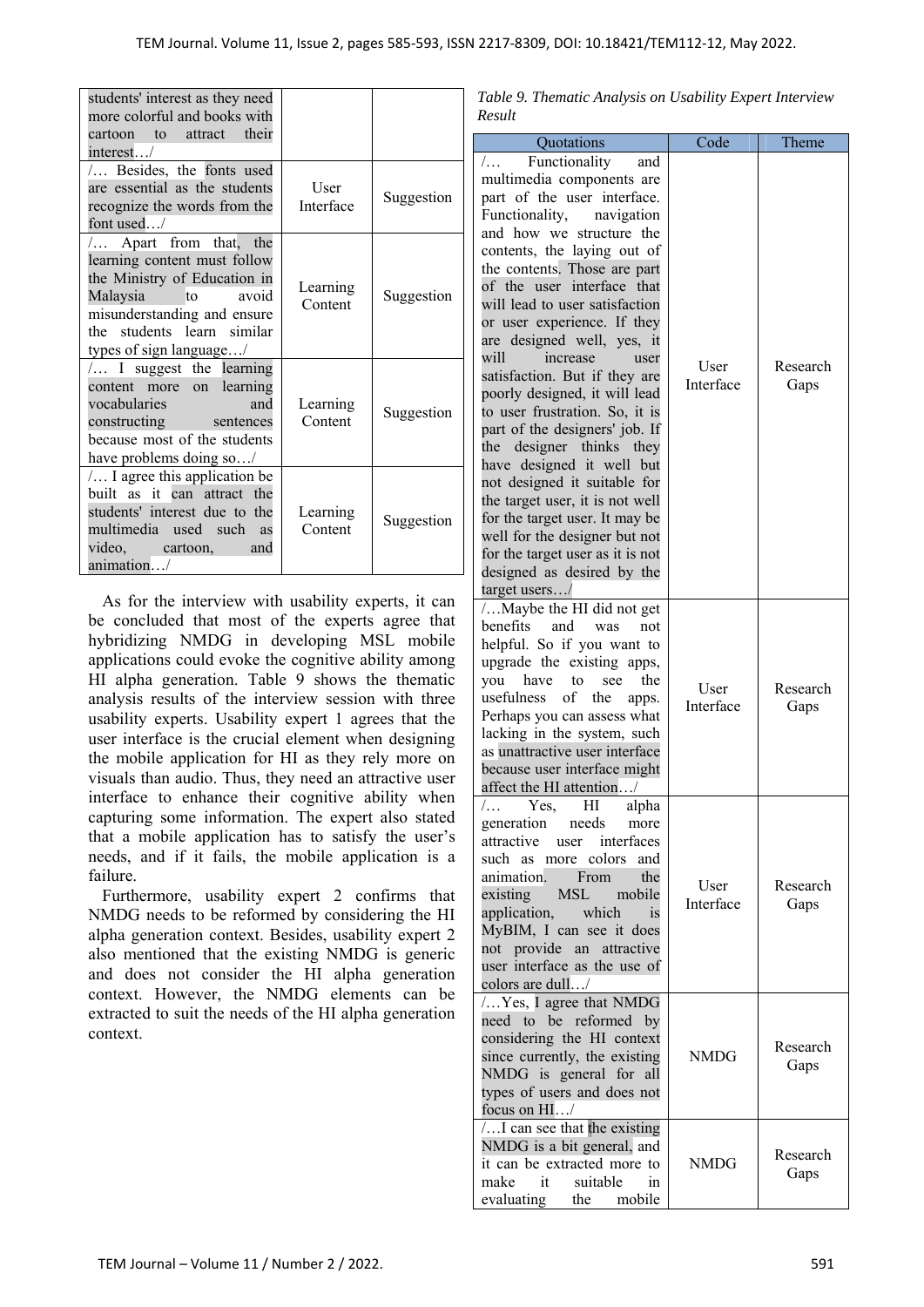| applications for HI. Thus,<br>the guidelines need to be<br>added by considering HI<br>context/                                                                                                                                    |      |            |
|-----------------------------------------------------------------------------------------------------------------------------------------------------------------------------------------------------------------------------------|------|------------|
| $/$ Yes, I agree that NMDG<br>was able to evoke cognitive<br>ability. But it would be best<br>if you discussed more on the<br>interface. It can relate to<br>motion/                                                              | NMDG | Suggestion |
| $/$ I agree that hybridizing<br>NMDG in developing<br>mobile applications could<br>evoke the cognitive ability<br>among HI people<br>as<br>guideline number six in<br>NMDG states that the<br>recognition rather than<br>recall,/ | NMDG | Suggestion |

## *3.1. Justification of Findings*

According to the results discussed, the research problems and research gaps were discussed by both categories of experts. Most of them agreed that most HI learners, especially the alpha generation, are having difficulties memorizing and understanding the learning contents, especially the sign language contents. Besides, they need an attractive way of learning. This is to enhance their cognitive ability in learning the contents. For HI learners, understanding and memorizing sign language are crucial since they could communicate with society.

Thus, most usability experts agreed that hybridizing NMDG could enhance the cognitive ability among HI alpha generation. However, they suggest expanding the existing guidelines by considering the HI context. From the interview, they have offered a few design guidelines to be added that can be described as follows:

- I. People learn better from animation with narration rather than static images.
- II. Minimize the number of elements displayed on the screen. It is advisable to have between 5 to 7 numbers of elements on the screen.
- III. The usage of colours is essential when it comes to children.
- IV. Use the animation that the children are familiar with.
- V. Use more simple words for the children to enhance their cognitive ability.

Besides, they suggest mapping the NMDG with the multimedia cognitive theory for better results since the users are people with disabilities. Lastly, the experts indicated that having MSL mobile applications suitable for the HI learners' condition will help the students enhance their understandability and memorability towards sign language learning.

## **4. Conclusion**

In a nutshell, all HI learners are required to master learning MSL. Besides, having MSL mobile application can provide an attractive way of learning MSL and evoke the cognitive ability among HI learners. However, the MSL mobile applications need to hybridize the NMDG to ensure the applications able to evoke the cognitive ability among HI learners. Findings from the literature review and virtual interviews sessions with the experts show that hybridizing NMDG can help the HI learners enhance their understandability and memorability in learning MSL.

## **Acknowledgements**

*This research was supported by Ministry of Higher Education (MoHE) of Malaysia through the Fundamental Research Grant Scheme for Research Acculturation of Early Career Researchers(RACER/1/2019/SS01/UUM//6), Universiti Utara Malaysia (UUM) and Sekolah Pendidikan Khas Sungai Petani, Kedah for cooperation.* 

## **References**

- [1]. Anindhita, V., & Lestari, D. P. (2016, August). Designing interaction for deaf youths by using usercentered design approach. In *2016 International Conference on Advanced Informatics: Concepts, Theory and Application (ICAICTA)* (pp. 1-6). IEEE.
- [2]. Aziz, N., Omar, A. C., Mutalib, A. A., Ahmad, S. Z., & Muin, M. A. (2020, April). Uncovering the needs for a hybridized interaction design model for sign language learning through experts' feedback. In *Journal of Physics: Conference Series* (Vol. 1529, No. 4, p. 042102). IOP Publishing.
- [3]. Baglama, B., Haksiz, M., & Uzunboylu, H. (2018). Technologies Used in Education of Hearing Impaired Individuals. *International Journal of Emerging Technologies in Learning (iJET)*, *13*(9), 53-63.
- [4]. Chong, V. Y. (2018). Development of Malaysian Sign Language in Malaysia. *Journal of Special Needs Education*, *8*, 15-24.
- [5]. Dermawi, R., Tolle, H., & Aknuranda, I. (2018). Design and Usability Evaluation of Communication Board for Deaf People with User-Centered Design Approach. *Int. J. Interact. Mob. Technol.*, *12*(2), 197- 206.
- [6]. Dhanjal, A. S., & Singh, W. (2019, February). Tools and techniques of assistive technology for hearing impaired people. In *2019 International Conference on Machine Learning, Big Data, Cloud and Parallel Computing (COMITCon)* (pp. 205-210). IEEE.
- [7]. Du, Y., & Tekinbas, K. S. (2020). Bridging the gap in mobile interaction design for children with disabilities: perspectives from a pediatric speech language pathologist. *International Journal of Child-Computer Interaction*, *23*, 100152.